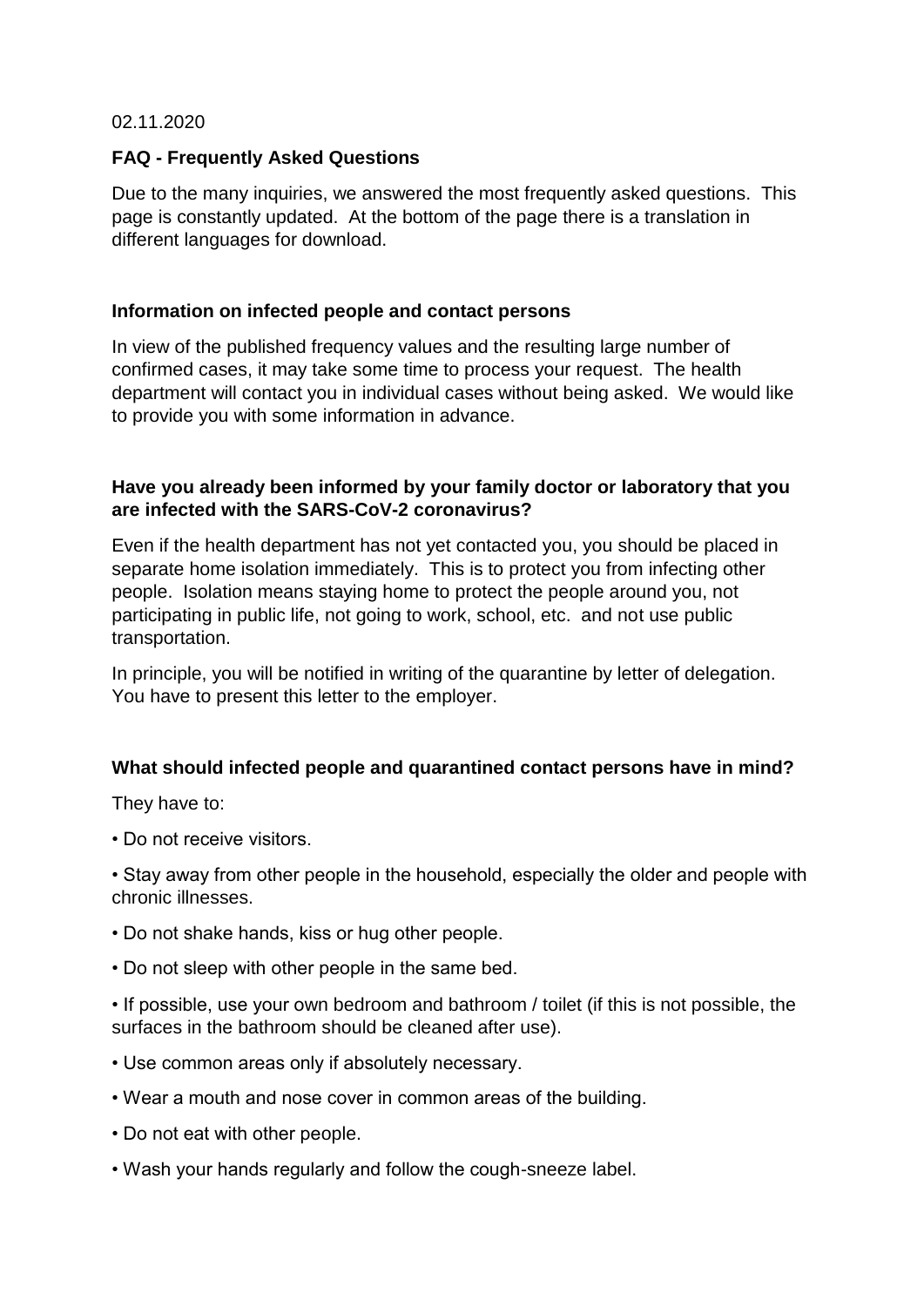- Ventilate the apartment at regular intervals.
- Use disposable wipes and throw them in a trash can with a lid.
- Wash household items, such as dishes, as usual (no special disinfection is required) before using them by other people.

• Wash the laundry regularly, thoroughly and if possible at 60 °C, using the usual methods (no special disinfection methods are required).

• Do not share hygiene items with other people.

### **How do I take care of myself if I have to stay home?**

If you live alone, ask relatives, neighbors or friends to do the shopping for you and give them to you without contact. If this is not possible, ask for delivery services at your local supermarket. You can also go to the homepage of the City of Duisburg for solidarity support proposals according to the current coronavirus information.

### **Who is a contact person?**

A category 1 contact person is, who:

• Lives in a household with an infected person.

• A total of at least 15 minutes of face-to-face contact with an infected person, e.g. during a conversation.

• Has had direct contact with body fluids or secretions from infected people (e.g. kissing, coughing, sneezing, contact with vomiting, oral resuscitation, etc.)

• has been exposed with a high probability of an appropriate concentration of aerosols (droplets containing viruses) even at a distance of more than 1.5 m contact persons, e.g., celebrations, singing together or playing sports indoors)

These people have an increased risk of infection. The risk is minimized if the infected person and his or her contact persons wear oral protection during the meeting.

If based on the criteria, you determine that you may be a Category 1 contact person, you must voluntarily enter home isolation.

Home isolation means staying home to protect others, not participating in public life, not going to work, school, etc. and not use public transportation. Then call your doctor and discuss the possibility of sick leave. Keep a symptom diary. If you have typical COVID symptoms, please let them know. Your family doctor will decide on a Corona test. Don't go to practice!

The symptoms are:

- Temperature
- Coughing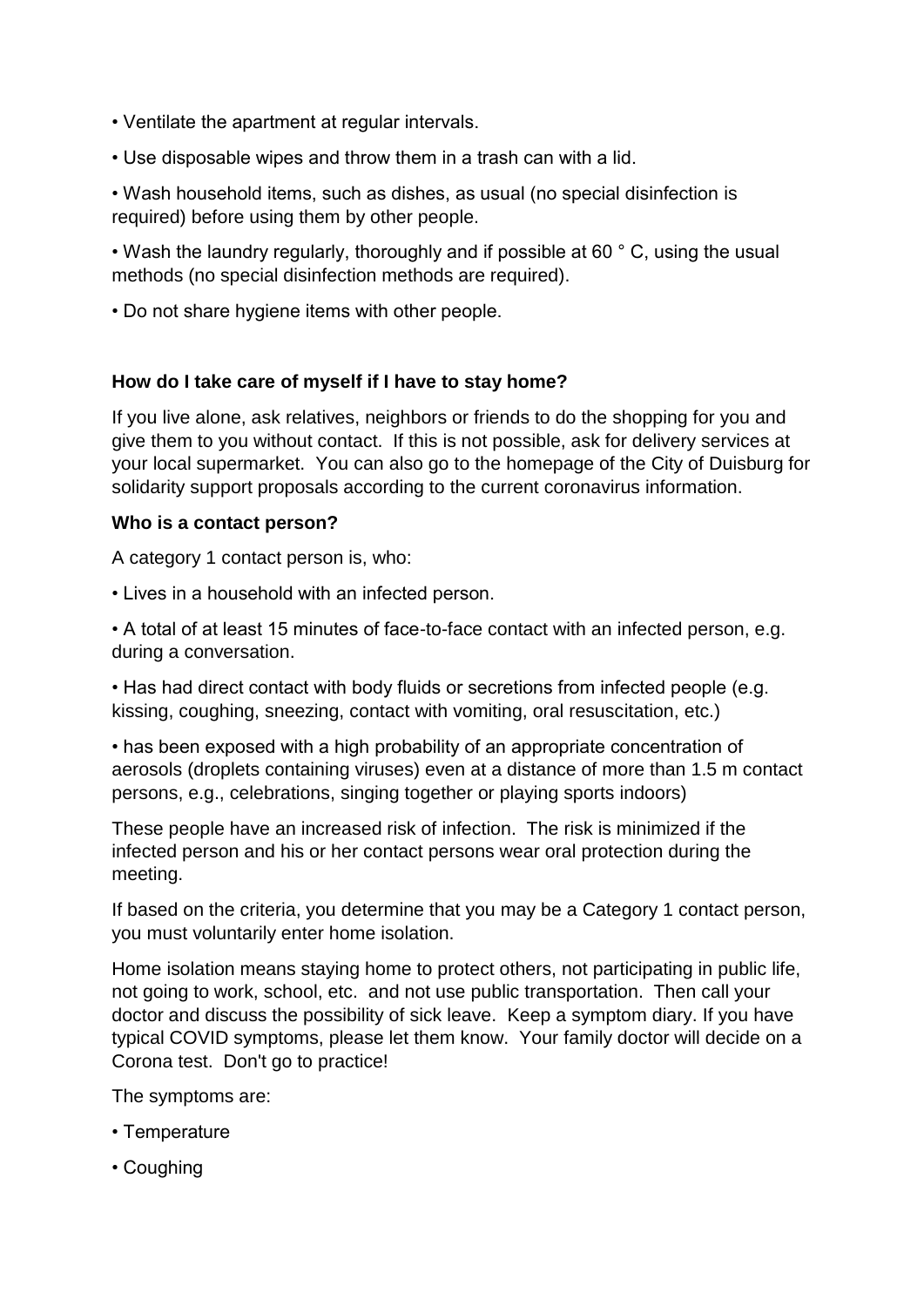- Difficulty breathing
- Headache and / or body aches, especially when combined with other symptoms
- Fatigue / exhaustion above normal
- Loss of smell and / or taste
- rare symptoms: sputum, coughing up blood, diarrhea

In principle, the health department undertakes the risk assessment and decides whether you belong to category 1 and whether quarantine is necessary. If the health department decides that quarantine should be ordered, you will be informed in writing through a quarantine order letter. Then this letter also serves as a submission to the Employer.

A special coronavirus general number has been set up in Duisburg: 940049. It can be reached Monday to Friday from 8 am to 4 pm.

### **What exactly is required for celebrations and "similar occasions"?**

Exclusive celebrations include: baptisms, 18th birthdays, anniversaries, birthdays, weddings, anniversaries (25 and up) and graduations,

# **What do you mean when you talk about meetings in "public space"?**

"Public space" should be understood as everything that every citizen can enter, ie. is freely available.

### **How many people are allowed to meet in public space?**

Meetings in public places are only allowed with members of your own household or one of the other households. In total, however, no more than ten people have the right to stay together.

So, a maximum of two households with a maximum of 10 people.

### **What is currently allowed in the catering sector?**

• The operation of restaurants, pubs, snack bars, cafes and other catering establishments is not allowed.

• The delivery of food, as well as home sale of food is allowed if minimum distances and hygiene requirements are observed, in accordance with this ordinance.

• Consumption is prohibited within 50 meters of the catering establishment.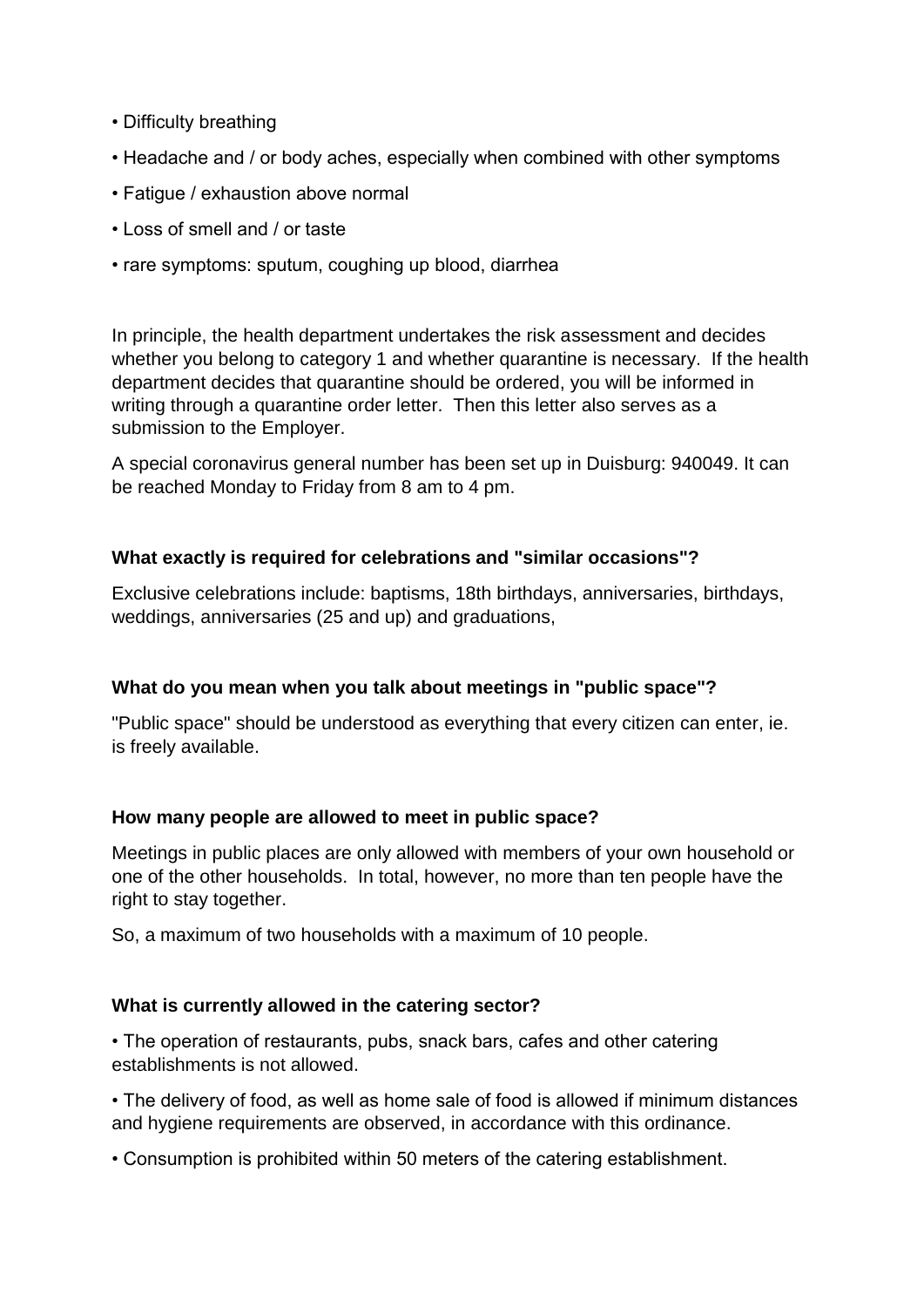# **What currently applies to trade, fairs, markets, crafts, services and health professions?**

### **Trade, fairs and markets**

The number of customers present at the outlets at the same time must not exceed one person per ten square meters of retail space in accordance with the NRW Retail Ordinance.

Trade fairs, exhibitions, fairs (e.g. flea markets), special markets and similar events are not allowed.

# **Crafts, Service Industries and Health Professions**

### **Not allowed:**

- services and crafts services where there is a minimum distance of 1.5 metres to the customers (in particular facial sea, cosmetics,nail salons, manicure, massage, tattooing and piercing)
- Accommodation offers for tourist purposes are prohibited
- Fairs, exhibitions, fairs (e.g. flea markets), specialty markets and similar Events are not permitted

### **Only:**

• Craftsmen and service providers in the healthcare sector (including physical occupational therapists, speech therapists, midwives or the like without their medical license, hearing acoustics, opticians, orthopedic cobblers, etc.),

- Foot care and hairdressing services,
- medically necessary crafts and services
- the commercial transport of passengers in passenger vehicles.

# **Which extracurricular educational offers are still allowed?**

### Only:

- Trainings and proposals for training and additional education.
- Compensatory proposals for primary education.
- Offers that serve the integration.
- Exams and,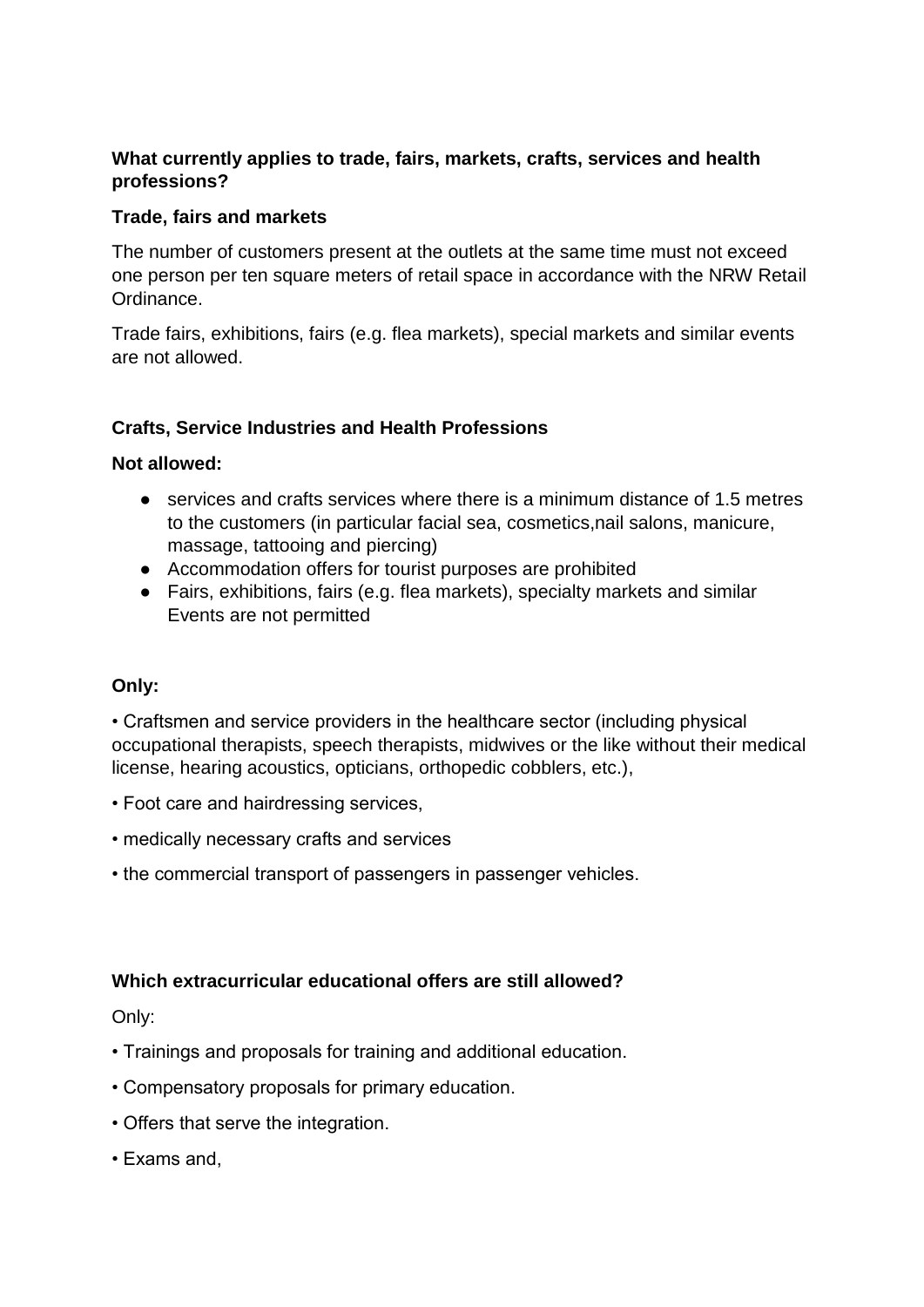• Suggestions for self-help.

The following is not explicitly allowed:

- Sports proposals of educational institutions,
- Offers of music schools,
- Entertainment offers.

Social and youth care institutions remain open; Max. allowed group size 10 people.

### **What is the current state of cultural and entertainment activities?**

Concerts and performances in theaters, opera and concert halls, cinemas and other public or private (cultural) institutions, as well as the work of museums, art exhibitions, galleries, Palaces, castles, monuments and similar institutions are not allowed. Trial release, which is part of professional practice, is still allowed.

The use of:

- Pools and Jacuzzis, saunas and baths and similar facilities,
- Amusement parks, indoor playgrounds and similar outdoor leisure facilities,
- Entertainment halls, casinos, betting and similar facilities,
- Clubs, discos and similar establishments,
- Brothels, prostitution centers and similar institutions,
- Swing clubs and similar establishments,
- zoos and animal parks,

is prohibited.

The proposal for excursions with ships, wagons, historic railways and similar facilities is not allowed.

### **What about funerals and weddings?**

There are no personal restrictions on funerals and funeral rituals. At funerals it is mandatory to wear masks and to observe a minimum distance of 1.5 meters. For relatives, in this case the distance requirement does not apply, provided that traceability is ensured. These provisions also apply to meetings immediately before the Civil Marriage. Otherwise, the provisions for the place concerned shall apply.

### **What provisions apply to church services?**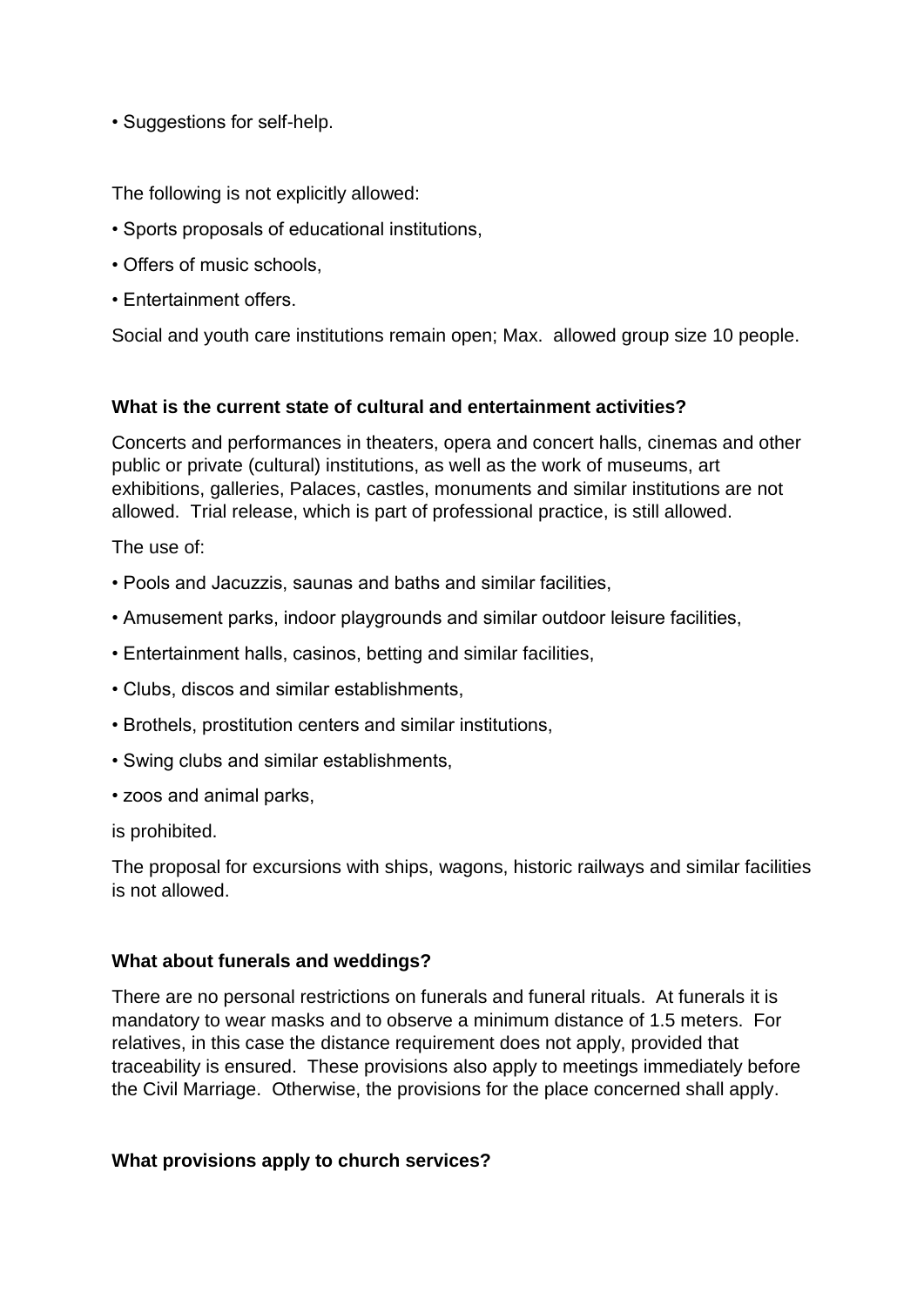The respective religious communities themselves regulate the course of the services Competence and responsibility. You can find it in section §3 of CoronaSchVO.

## **Will there be a Christmas market in Duisburg this year?**

The Christmas market in Duisburg cannot take place this year. The city of Duisburg and the city's organizers have held many discussions over the past few weeks. Alternative concepts are considered to save the popular event in downtown Duisburg. After all, given the rapidly growing number of infected, they had no choice. As Christmas markets are increasingly canceled in neighboring cities, there is also a high risk of an influx of people into Duisburg, which could not be justified provided that if there were more than 100 incidents, there was no responsibility. However, there should be a Christmas mood with festive lighting.

# **Do I have to register a private party if it is not held in my home?**

Private events can be reported to the Citizens' Registration Office in writing. In case of notification requirement. The persons responsible for the implementation of the event must be indicated by their names, addresses and telephone numbers, as well as the location of the event, the type of event and indicate the expected number of participants. Please use the registration form provided:

Anmeldeformular

From 7 days there are 50 newly infected by 100,000 inhabitants, private celebrations are allowed: a maximum of 10 people can participate outside the apartment - this also applies from October 19 and even if the holiday was registered until October 10. Infected cases for the city of Duisburg can be found on the website of the NRW State Health Center:

### https://www.lzg.nrw.de/inf\_schutz/corona\_meldelage/index.html

Please note that events of a predominantly sociable nature only last if they are held on an exceptional occasion (e.g. anniversary, wedding, baptism, birthday, graduation party) and with a maximum of 10 participants. With regard to the Ministry of Labor, Health and Social Affairs, he advises that birthdays should not be held, except for anniversaries and weddings. An engagement party or the like is not allowed (eg henna party, chicken party, etc.). Events without an exceptional occasion have not yet been resolved.

Contact: Bürger- und Ordnungsamt

Corona-Clearingstelle Phone: 0203 - 283 9009

E-Mail: corona-ordnungsamt@stadt-duisburg.de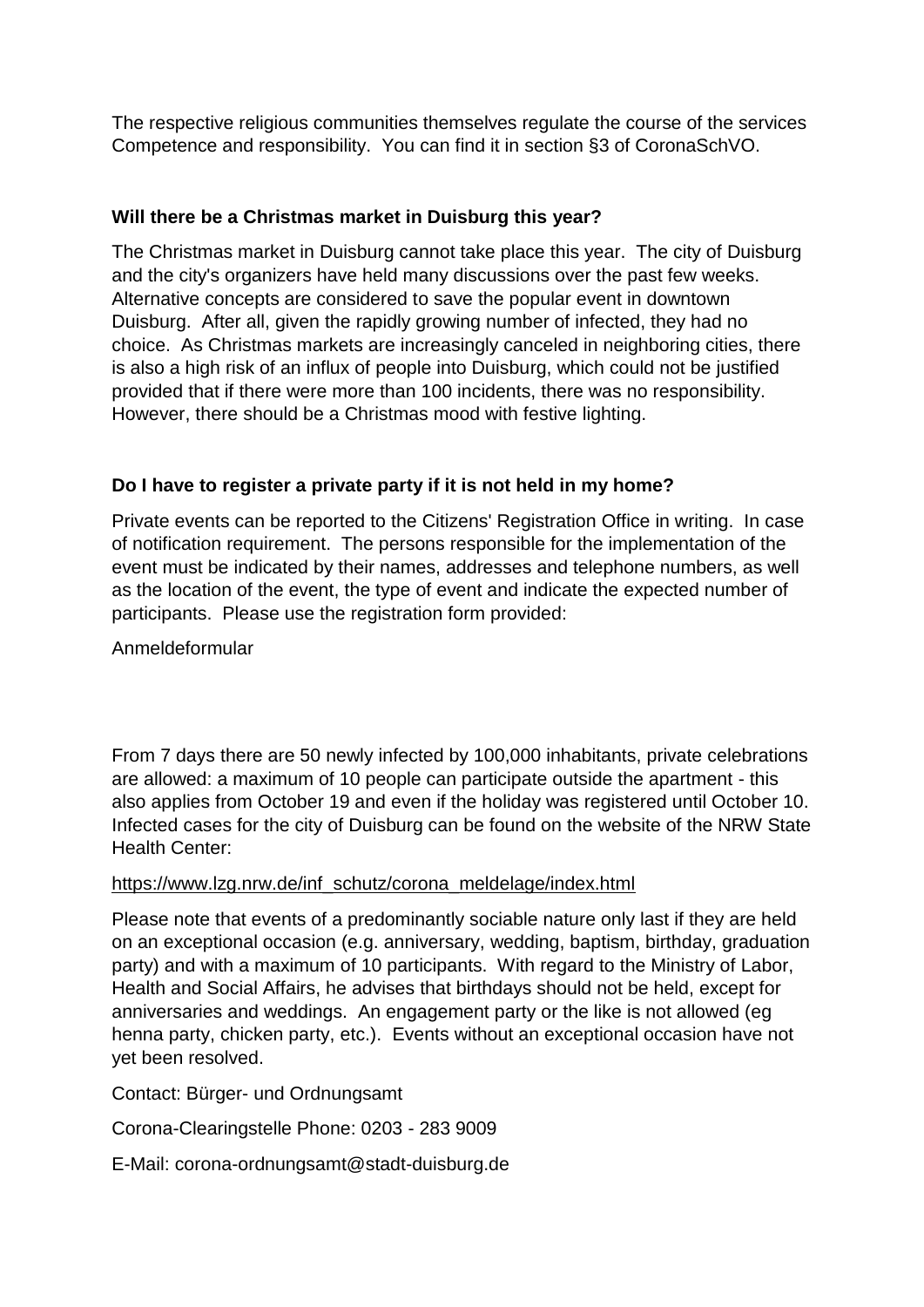Public events indoors and outdoors Information on this can be found at:

https://www.duisburg.de/vv/produkte/pro\_du/dez\_ii/32/veranst altungen-imaussenbereich-undgebaeuden.php

### **What about the celebrations in your own apartment?**

For meetings in the personal sphere, it is recommended not to be more than ten people. In its responsibility, the number of guests must be determined within the limits of what is allowed and the rules must be followed so that they do not become infected. Each guest increases the potential risk of coronary infection. If it is possible to postpone the celebrations, consider this proposal.

# **Can I go to celebrate in neighboring cities?**

To prevent the spread of the virus, the crisis team of the city of Duisburg recommends not to go to private parties and other places, even if they are still below the limit values.

# **Should visitors from other cities pay attention to something special when they come to the Duisburg risk area?**

With a morbidity value of 50, one municipality is classified as a risk area, this is currently the case in Duisburg. At present, no negative crown test must be submitted, all other restrictions are the result of current information on the municipal Corona-Website:

### https://www.duisburg.de/microsites/coronavirus/index.php

Other provisions may apply in other federal districts. Here you need to find out. Of course, everyone who is in Duisburg must get acquainted with and adhere to the rules of hygiene.

# **What's new with the mask requirement?**

As before, the mask requirement applies in all city buildings, as well as in places where the distance from each other cannot be maintained, such as department stores, supermarkets and weekly markets.

The obligation to wear a Mask now also applies:

• in all enclosed spaces of the public space (= outside the own living space), as far as customers or visitors have access,

• in markets and similar outlets,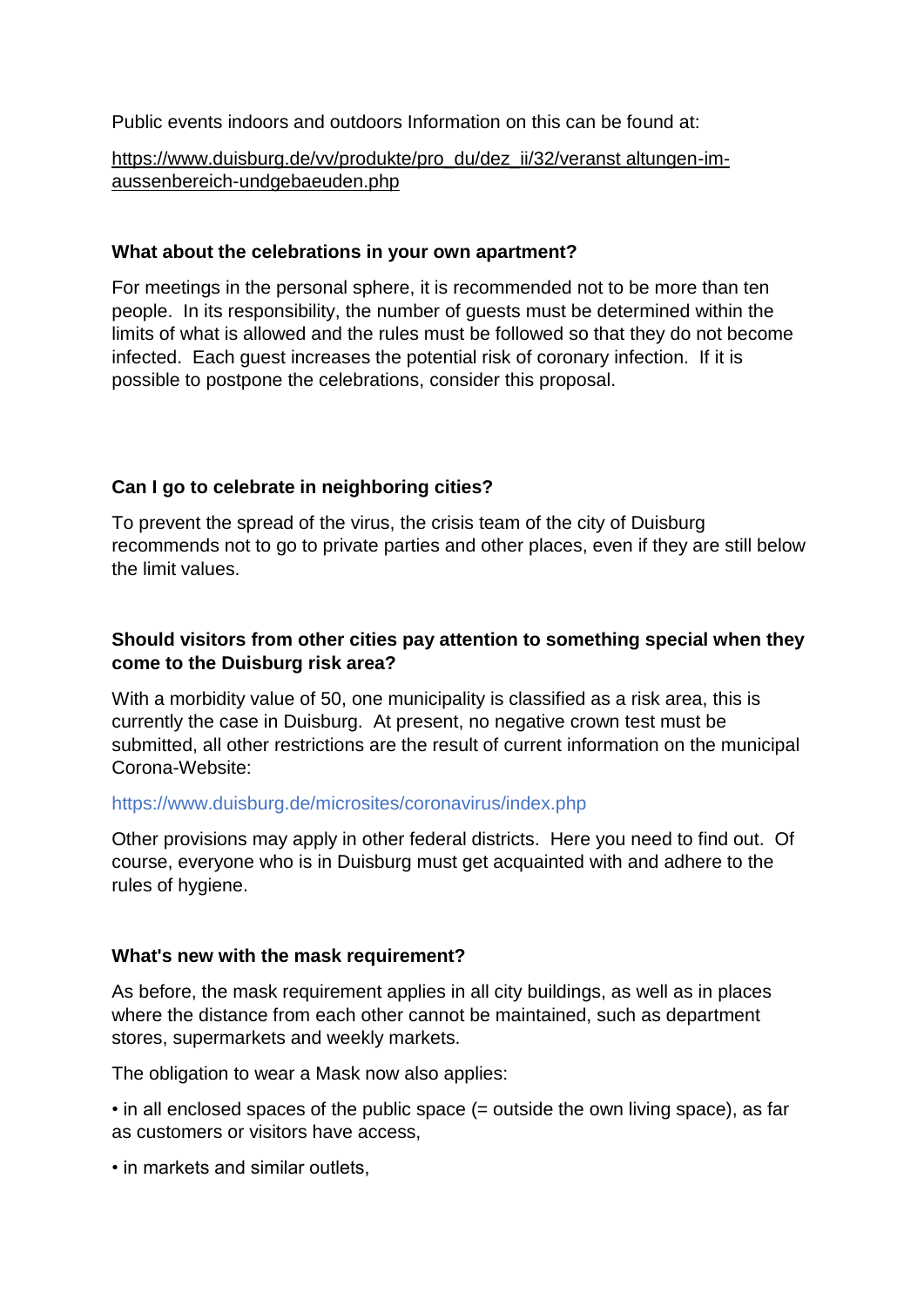• for educational events according to §§ 6 and 7 in buildings and closed rooms,

• at all meetings, gatherings and events in closed rooms and for more than 25 people outdoors,

• on playgrounds and

• in offices with contact with clients, where no distance is maintained

Since 22.10.2020, the city's pedestrian zones and shopping streets have also been obliged to wear a mouth-nose protection. It is valid from 7 a.m. on all days and with a follow-up of half an hour after the end of the curfew until 11.30 p.m. Exceptions to this obligation are only permitted for medical reasons (obligation to attestation). The aim of this regulation is to protect people, especially where little distance can be kept. The areas concerned are listed below. We would like to point out that the events are dynamic, which is why there may be adjustments to the roads, here is the current state of play:

# **1. District Duisburg-Walsum:**

**Kometenplatz** 

Friedrich-Ebert-Straße (from Goethestraße to Sonnenstraße)

Platz der Erinnerung

Passage Friedrich-Ebert-Platz (to Kaufland)

Friedrich-Ebert-Platz

Hildegard-Bienen-Straße (between Friedrich-Ebert-Straße and Poststraße)

Franz-Lenze-Platz

# **2. District Duisburg-Hamborn:**

Jägerstraße

Hamborner Altmarkt

Rathausstraße (between Duisburger Straße to Hufstraße)

Duisburger Straße (between Rathausstraße and Bertha-von-Suttner-Straße)

Kaiser-Wilhelm-Straße (between Wilfriedstraße and Weseler Straße)

Kaiser-Friedrich-Straße (between Weseler Straße and Roonstraße)

Friedrich-Engels-Straße (between KaiserFriedrich-Straße and August-Bebel-Platz)

August-Bebel-Platz

Weseler Straße (between Wolfstraße and Grillostraße)

Rolfstraße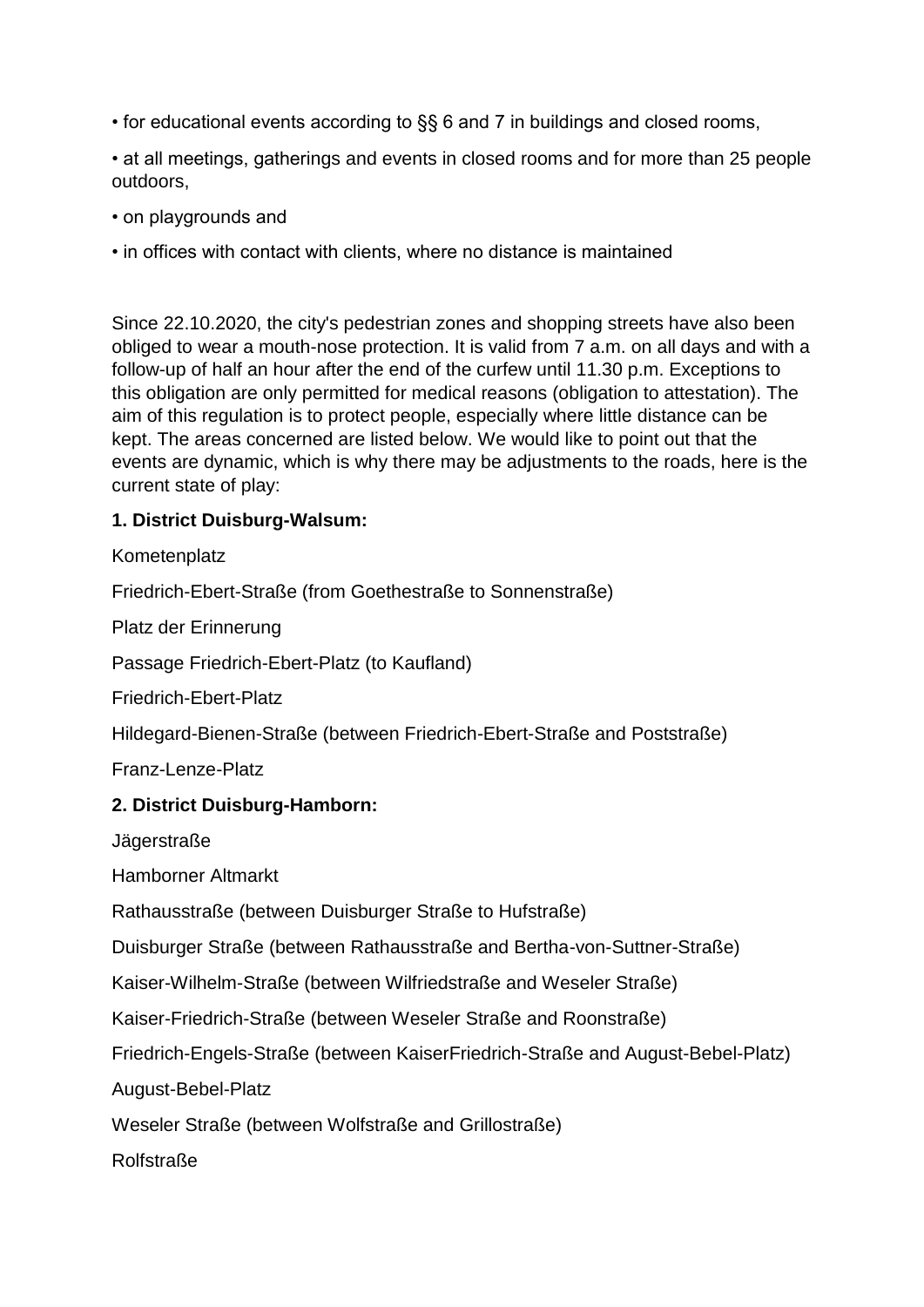Henriettenstraße

Franz-Julius-Straße

Hagedornstraße

Holtener Straße (between Fiskusstraße and Lehrerstraße)

Hohenzollernplatz

Alexstraße (between Holtener Straße and Wichernstraße)

Lehrerstraße (between Holtener Straße and Usedomstraße)

# **3. District Duisburg-Meiderich/Beeck:**

Von-der-Mark-Straße (between Auf dem Damm and Am Bahnhof)

Friedrich-Ebert-Straße (between Lehnhoffstraße/Lange Kamp and Pothmannstraße/Prinz-Friedrich-Karl-Straße)

# **4. District Duisburg-Homberg/Ruhrort/Baerl:**

Augustastraße (between Moerser Straße and Viktoriastraße)

Walking area between Kirchstraße, Moerser Straße and Glückaufstraße – including Bürgermeister-Bongartz-Platz

# **5. District Duisburg-Mitte**

Münzstraße (between Peterstal and Steinsche Gasse)

Kasinostraße (between Beeckstraße and Steinsche Gasse)

Kuhstraße

Königstraße

**Sonnenwall** 

Düsseldorfer Straße between Königstraße

and Friedrich-Wilhelm-Straße

Claubergstraße (between Königstraße and Börsenstraße)

Tonhallenstraße (between Königstraße and Börsenstraße

Hohe Straße (between Königstraße and Börsenstraße)

König-Heinrich-Platz/Opernplatz

Friedrich-Wilhelm-Straße

Friedrich-Wilhelm-Platz

Portsmouthplatz

Kammerstraße (between Osteingang Hauptbahnhof and Neudorfer Straße)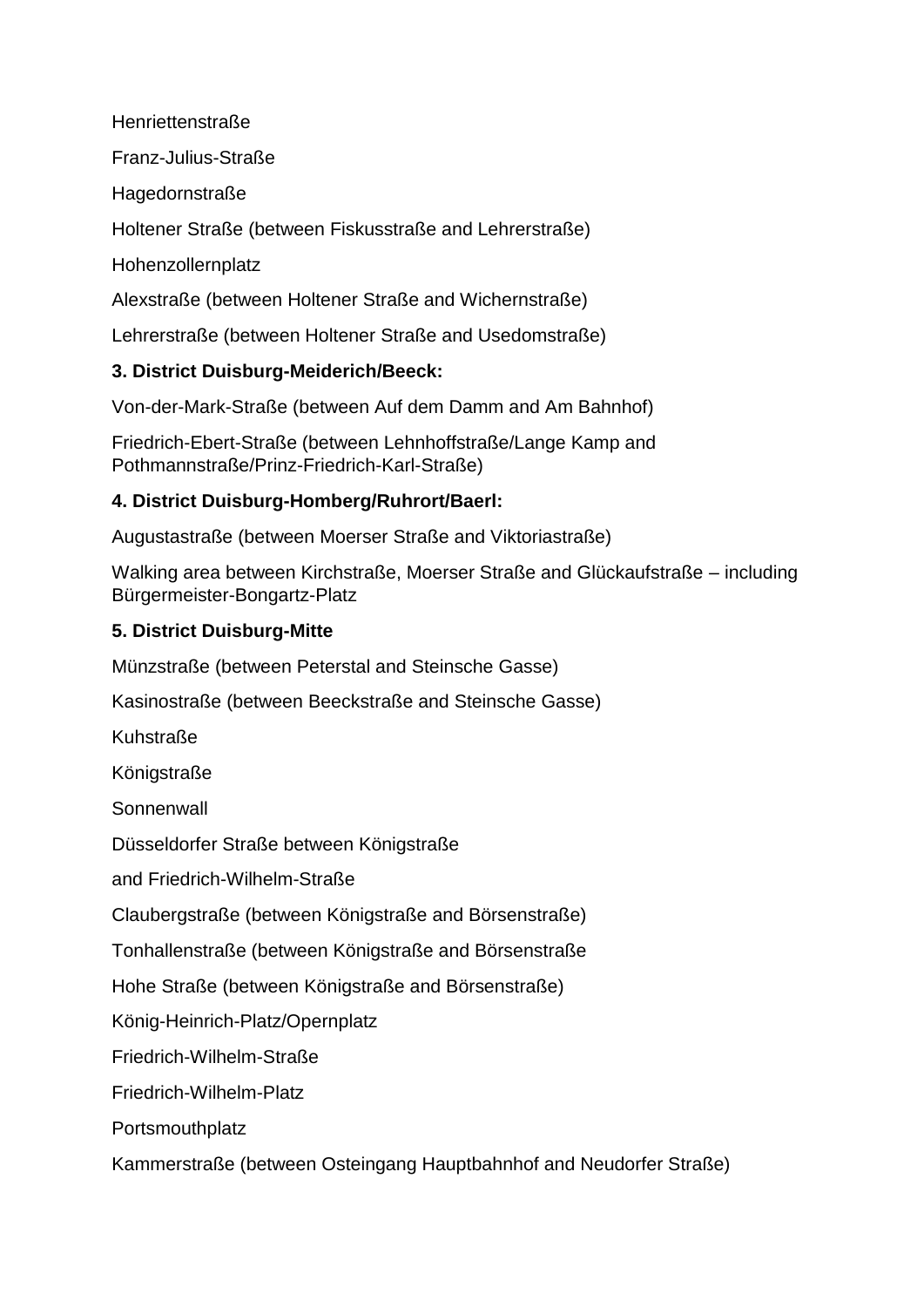Oststraße (between Bismarckstraße and Grabenstraße)

Wanheimer Straße (between Heerstraße and Wörthstraße)

Place in front of Pauluskirche

Fischerstraße (between Hultschiner Straße and Düsseldorfer Straße)

# **6. District Duisburg-Rheinhausen**

Friedrich-Alfred-Straße (between Krefelder Straße and Günterstraße)

Krefelder Straße (between Siegfriedstraße and Atroper Straße)

Atroper Straße (between Duisburger Straße and Annastraße)

Marktplatz Hochemmerich

Asterlager Straße (between Theodorstraße and Homberger Straße)

# **7. District Duisburg-Süd**

Münchener Straße (between Düsseldorfer Landstraße and Grazer Straße)

Angermunder Straße (between Saarner Straße and Am Lipkamp)

With the mask you protect not only others, but also yourself. The obligation to wear the mouth-nose protection is currently made clear by the affixing of signs in the affected areas. As soon as the signage is attached, the infringements will be punished with a warning fee of 50 euros. Those who do not accept this must expect to be subject to a fine procedure.

# **When can I take off my mask outdoors?**

The mask can be removed for food and drink if necessary (e.g. for medical reasons). The mask can not be removed for smoking.

# **Can I still attend events as a spectator?**

All events except:

• Meetings according to the law on meetings,

• Events designed to serve the basic needs of the population, the maintenance of public safety and order or general public services and insurance,

• Meetings of statutory bodies of public and private legal institutions, societies, parties or associations

a. with up to twenty people if they cannot be held as telephone or video conferences,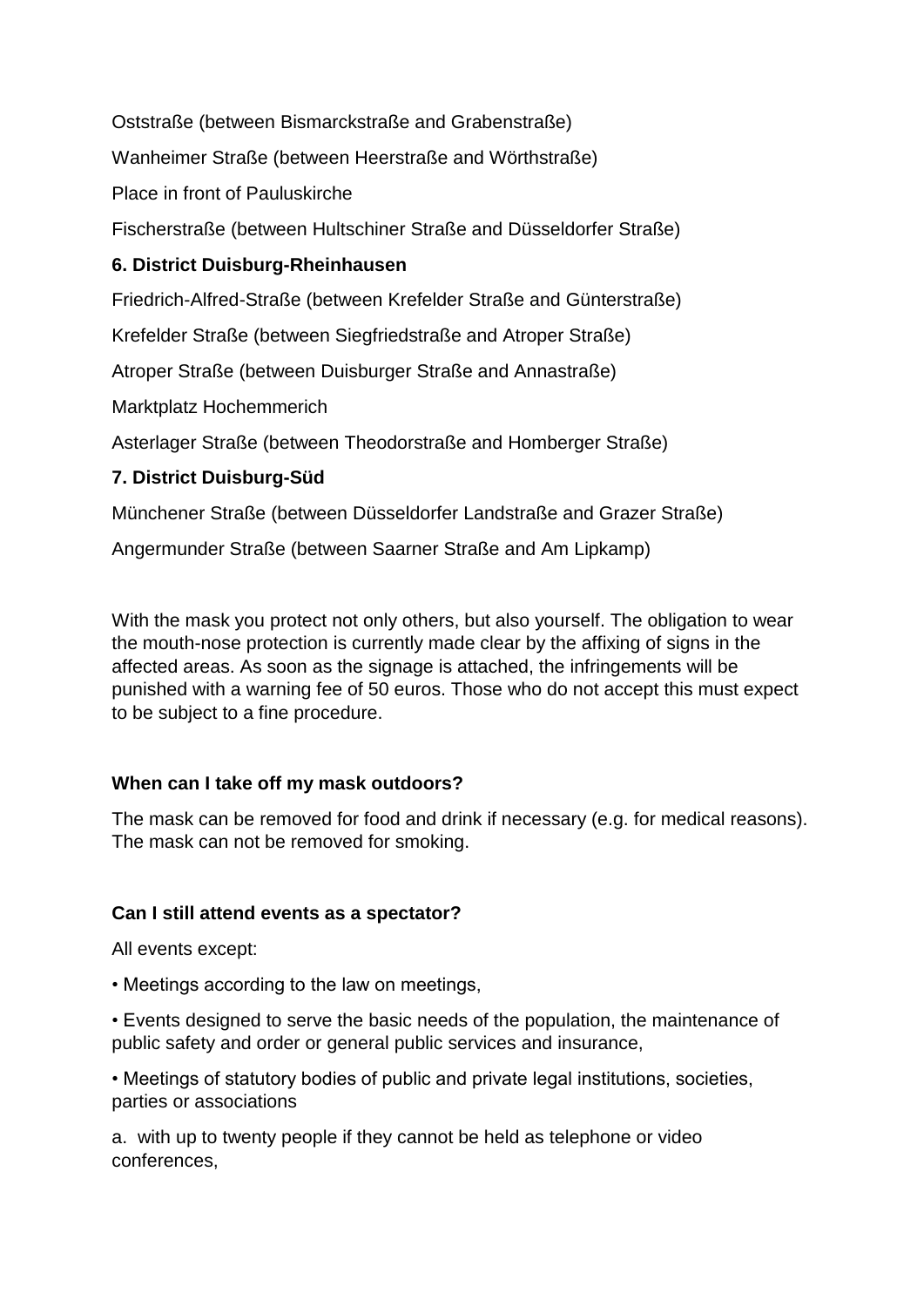b. with more than twenty but a maximum of 250 indoor or 500 outdoor, only after approval by the competent authorities, if the meeting is to be held in November 2020 for a valid reason, in the presence and with the intended number of people,

- Hunting events,
- Funerals (without repeated celebrations) and
- civil weddings (without celebrations)

are prohibited.

### **What are the restrictions in the field of sport at the moment?**

- Recreational and amateur sports on and in all public and private sports facilities, Gyms, swimming pools and similar facilities are not permitted.
- Individual sport is alone, in pairs or exclusively with persons of its own the building outside closed premises of sports facilities.
- Municipal sports halls and baths are closed until further notice

### **Is there now a curfew in Duisburg?**

The opening time in the gastronomic area is limited to a maximum of 11 p.m. at night. This also applies to the sale of alcoholic beverages, for example at drinking halls. The limit is valid until 6 a.m.

### **What is the incidence?**

Every day, laboratories, clinics and doctors - and on weekdays also the test centre at the Theater am Marientor - report positive test results to the health department. From there, the reports go to the Robert Koch Institute (RKI). The incidence value is derived from these reports over a period of seven days.

### **What is the current state of the kindergarten and child day care centers?**

At present, all children - taking into account the process of infection, the needs of children and families and the interests of employees - can visit their day care center or daycare center to the agreed extent.

### **What is the current situation on the topic of schools?**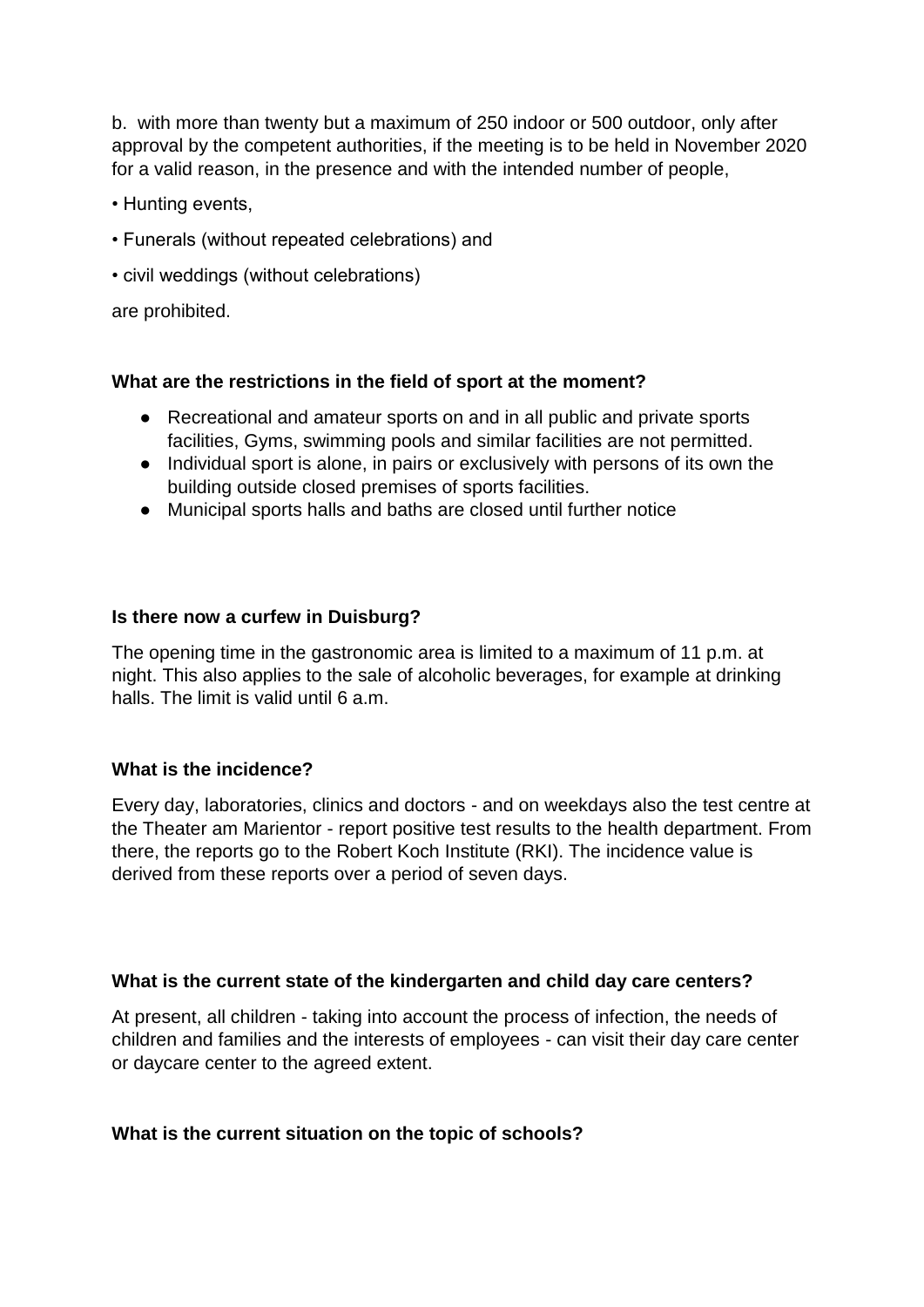In secondary schools in Duisburg (after the autumn holidays) a state ordinance usually provides for the wearing of mouth and nose protection. This is intended, on the one hand, to prevent the spread of the virus, on the other hand, to ensure that the school can continue to operate. in the long run. If an infection occurs, mask protection minimizes the number of classmates who meet the conditions for possible quarantine.

## **What should you look out for when traveling?**

Here you can find out what you need to keep in mind when traveling in Germany or abroad, which regulations apply and what passengers in the risk zone need to know.

### **Travel in Germany**

If you want to travel to Germany, you must follow the rules in the respective federal state.

### **Coach trips and other group trips by bus for tourist purposes are not allowed.**

A negative test is not required to return to Duisburg from a risk area in Germany.

Due to local outbreaks in some cities and provinces, there may again be restrictions. Therefore, check for domestic travel which regulations apply to your region and your travel destination.

### **https://www.bundesregierung.de/breg-de/themen/coronavirus/faq-reisen-1735032**

**https://www.bundesgesundheitsministerium.de/coronavirus-infosreisende.html**

### **Information about NRW is available here:**

### **https://www.land.nrw/corona**

### **Entry from a risk zone (abroad**).

Anyone who has remained in a risk zone abroad in the last 14 days before entering Germany must immediately enter home isolation and inform their responsible health service. From 8 August, anyone entering a risk zone must present a negative a crown test that is not older than 48 hours or that has been tested for coronary infection upon arrival.

People who have a negative test result are exempted from the obligation to isolate themselves at home if they do not show any symptoms.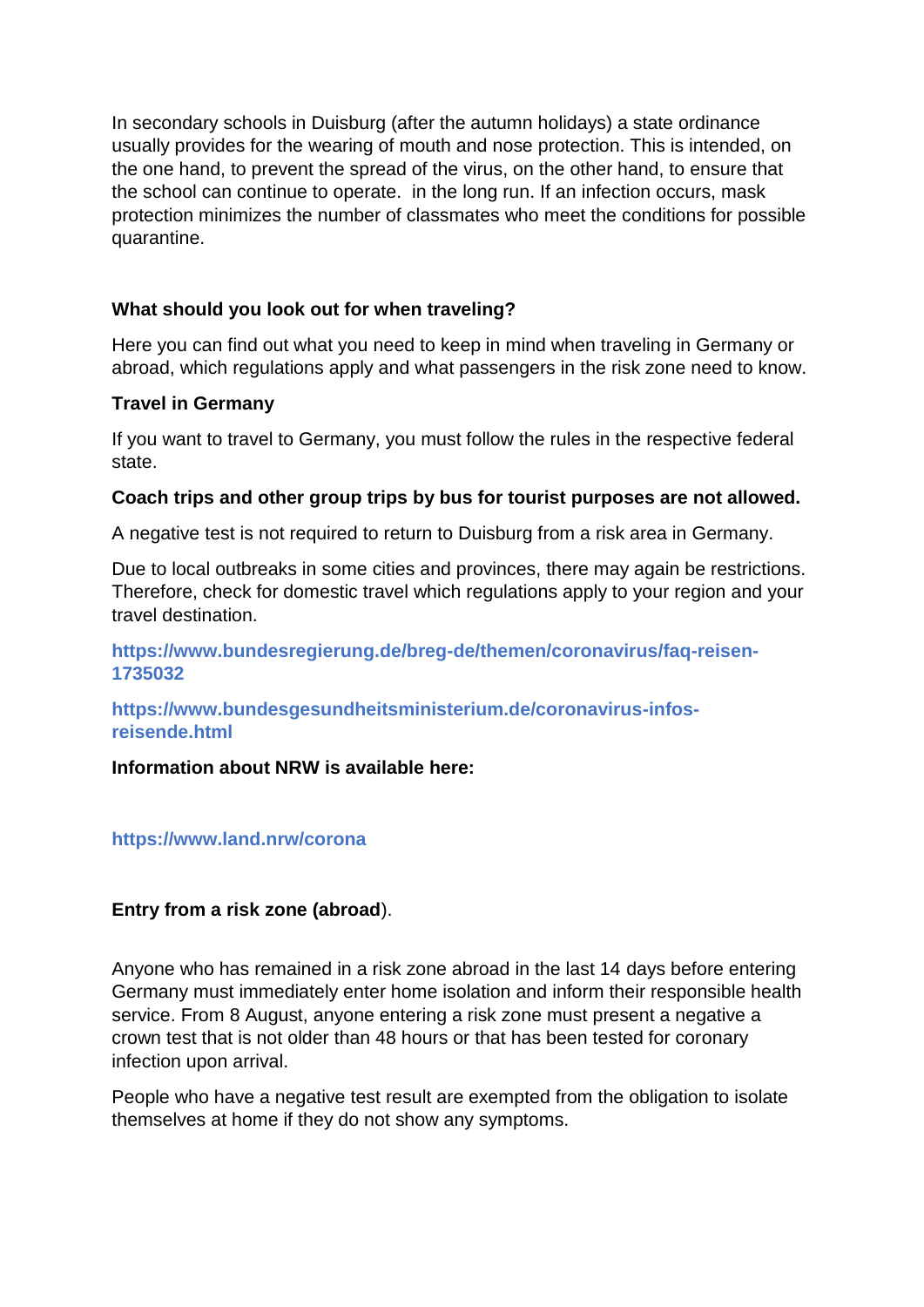Please complete the following form after entering or returning to Duisburg so that you can quickly and easily comply with your obligation to report to the Duisburg Health Service.

http://ffw.duisburg.de/lip/action/invoke.do?id=100448

For passengers returning from a non-risk area, the opportunity to be tested free of charge after entering Germany ended at the end of 15 September 2020.

Air passengers and passengers of the ship are required to provide identity, itinerary and contact details. The carriers concerned must pick them up and send them to the responsible authorities. This is done using an output card and is used to track contact persons.

Current travel warnings from the Federal Ministry of Foreign Affairs can be found here:

https://www.auswaertiges-amt.de/de/ReiseUndSicherheit/reise-undsicherheitshinweise

The RKI also lists conditions on a regularly updated list that are at increased risk of SARS-CoV-2 infection. From 1 October, the travel warning will automatically apply to coronary risk areas.

The Robert Koch Institute (RKI) lists current risk areas on its website at:

https://www.rki.de/covid-19-risikogebiete

Please find out whether you have entered a risk zone.

### **How can I take a test in Duisburg?**

The medical association with its established doctors is responsible for testing passengers.

**1. All travelers (in Germany and those returning from risk areas)** may be tested up to 72 hours after their return without prior notice at the testing center at Theater am Marientor, Plessingstrasse 20, 47051 Duisburg-Mitte. Please note that depending on the number of subjects at the testing center, there may be a waiting time.

**2. Returning passengers may also be tested by local doctors who have agreed to do so.** You can find an overview of these doctors on the website of the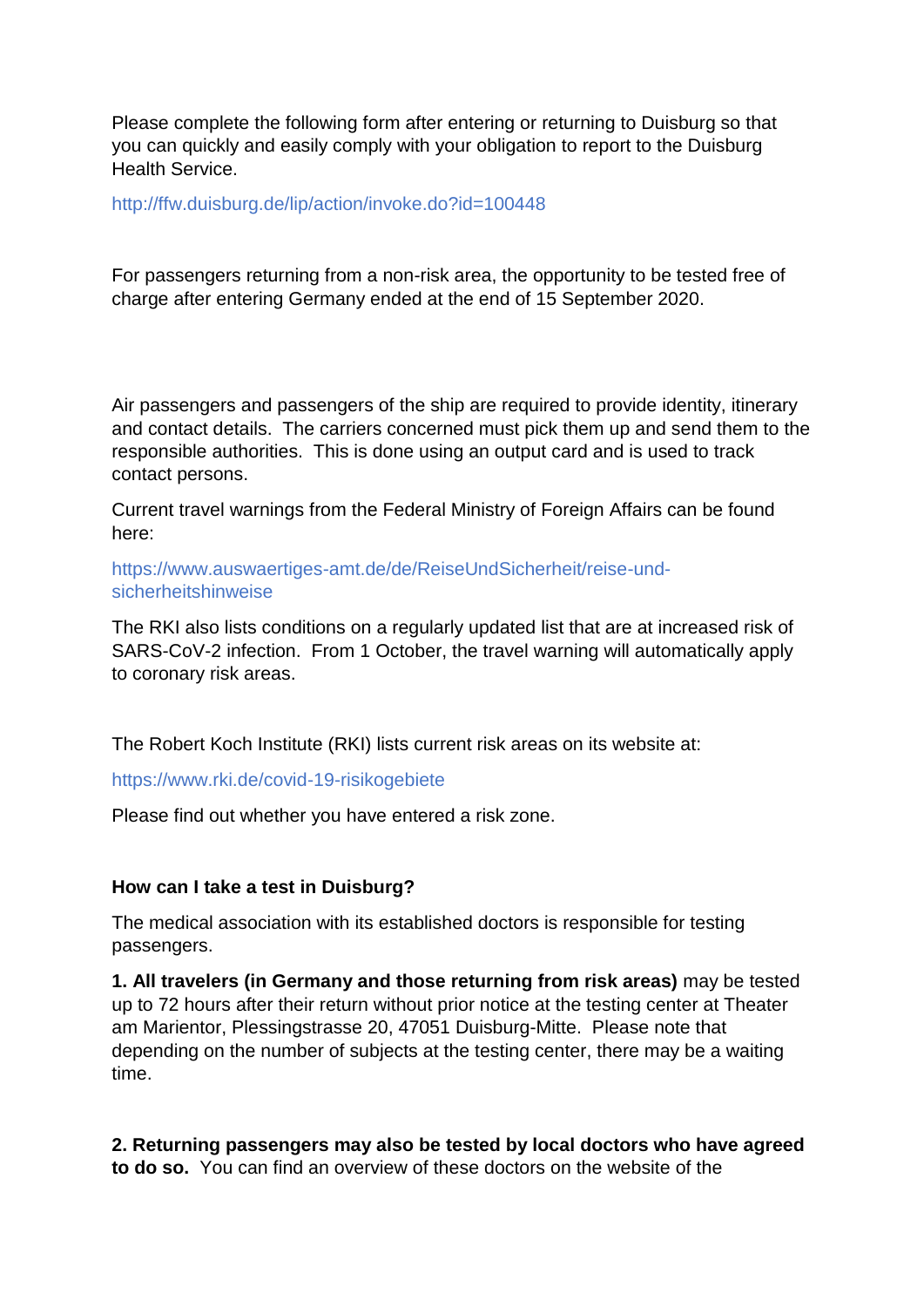Association of Compulsory Health Insurance Physicians in North Rhine at https://coronavirus.nrw/patienteninformationen/

Returning passengers and those returning from risk areas abroad must be in home isolation until a test result is obtained.

# **Do I receive a written order for home isolation (quarantine)?**

As this is a legal provision, the health department does not issue a separate administrative order for home isolation after leaving or returning to the country. People entering the country must go directly to internal isolation (Quarantine).

This NRW entry regulation (CoronaEinreiseVO NRW) is valid until 31 October 2020. The additional legal requirements of the Land of North Rhine-Westphalia have to wait.

# **What should I watch out for if symptoms occur?**

If you have symptoms, the health department should be informed immediately.

- Temperature
- Cough and shortness of breath
- Difficulty breathing
- Fatigue
- Muscle pain
- Throatache
- Runny nose
- Diarrhea

Please stay at home until this is clarified.

# Downloads:

https://www.duisburg.de/microsites/coronavirus/aktuelles/corona-allgemeinefaq.php.media/111523/201006\_coronaeinrvo\_ab\_07.10.2020\_lesefassung.pdf

https://www.duisburg.de/microsites/coronavirus/aktuelles/corona-allgemeinefaq.php.media/109457/mags-informationen-fuer-reisende-aus-risikogebieten.pdf

https://www.duisburg.de/microsites/coronavirus/aktuelles/corona-allgemeinefaq.php.media/109458/mag042520\_mags-informationen-fur-reisende-ausrisikogebieten\_turkisch.pdf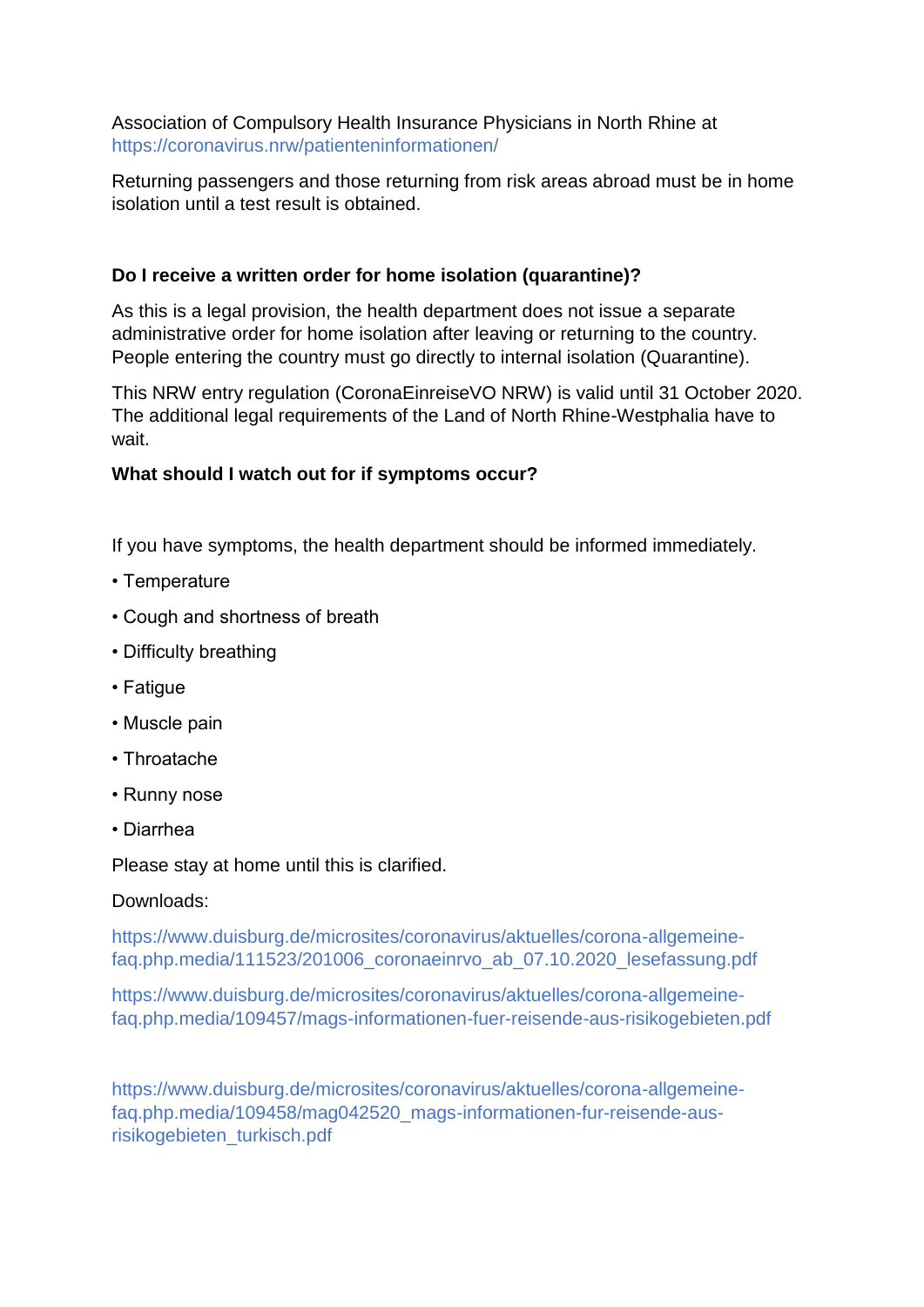https://www.duisburg.de/microsites/coronavirus/aktuelles/corona-allgemeinefaq.php.media/109459/mag042520\_mags-informationen-fur-reisende-ausrisikogebieten\_englisch.pdf

https://www.duisburg.de/microsites/coronavirus/aktuelles/corona-allgemeinefaq.php.media/109460/mag042520\_mags-informationen-fur-reisende-ausrisikogebieten\_franzosisch.pdf

### **FAQ (questions and answers) MAGS NRW:**

https://www.land.nrw/de/wichtige-fragen-und-antworten-zum-corona-virus#70088aff

### **What do I need to know about civil marriages?**

Due to the Corona, only a limited number of people were admitted to the registration offices in Duisburg during the civil marriage in accordance with hygiene regulations, distance regulations and wearing a mask. All information can be found here. See also "What about funerals and weddings?

https://www.duisburg.de/vv/produkte/pro\_du/dez\_ii/32/Eheschliessung.php

Translations of frequently asked questions into different languages (from 21 October 2020)

https://www.duisburg.de/microsites/coronavirus/aktuelles/corona-allgemeinefaq.php.media/111523/201006\_coronaeinrvo\_ab\_07.10.2020\_lesefassung.pdf

https://www.duisburg.de/microsites/coronavirus/aktuelles/corona-allgemeinefaq.php.media/109457/mags-informationen-fuer-reisende-aus-risikogebieten.pdf

https://www.duisburg.de/microsites/coronavirus/aktuelles/corona-allgemeinefaq.php.media/109458/mag042520\_mags-informationen-fur-reisende-ausrisikogebieten\_turkisch.pdf

https://www.duisburg.de/microsites/coronavirus/aktuelles/corona-allgemeinefaq.php.media/109459/mag042520\_mags-informationen-fur-reisende-ausrisikogebieten\_englisch.pdf